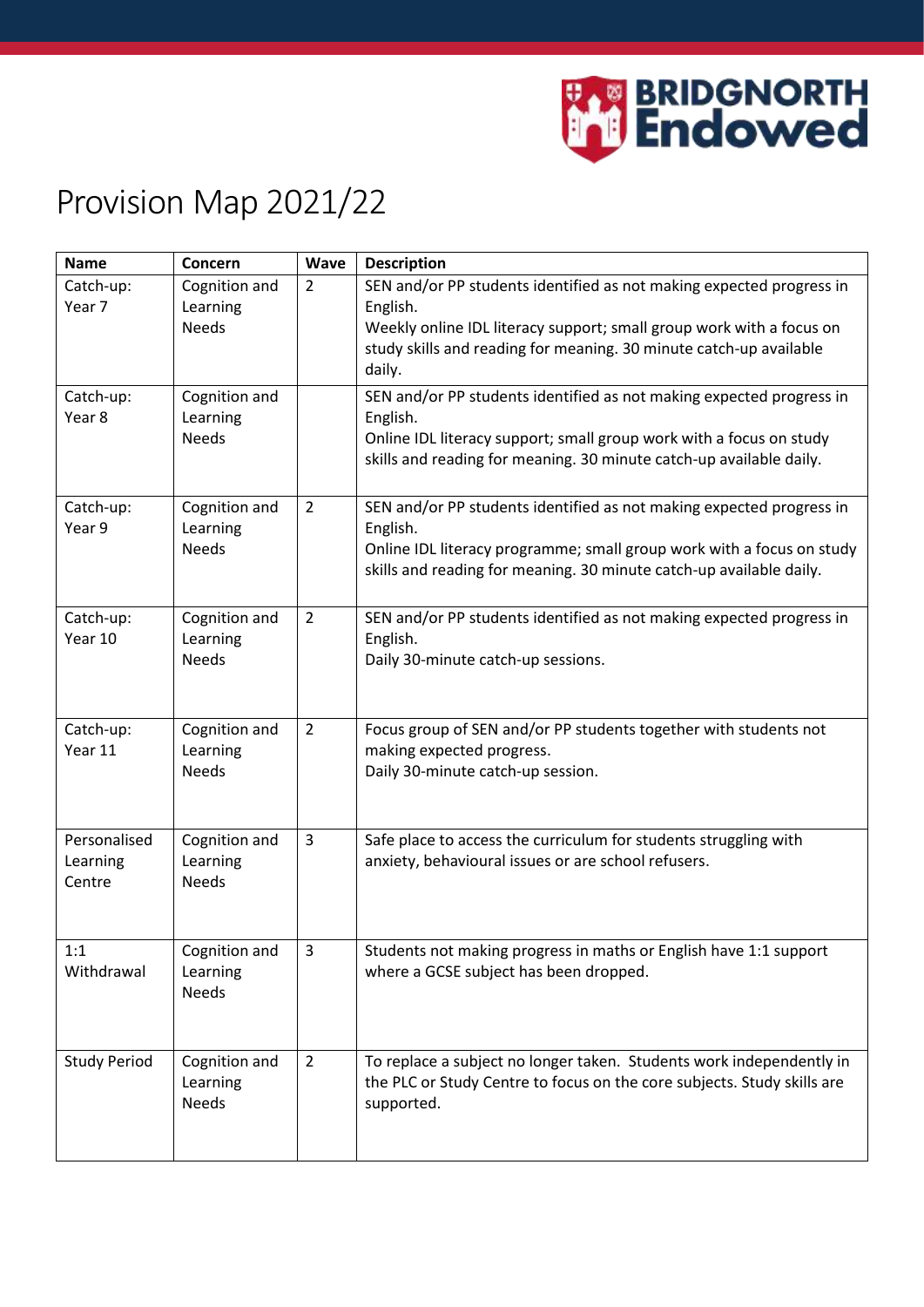| Mentoring<br>through PSA<br>(4)                    | Social,<br><b>Emotional and</b><br><b>Mental Health</b><br><b>Difficulties</b> | $\overline{2}$ | To allow students to explore anxieties that have built up during the day<br>and develop strategies for next time.                                                                                                                                                                                                                                                                                                     |
|----------------------------------------------------|--------------------------------------------------------------------------------|----------------|-----------------------------------------------------------------------------------------------------------------------------------------------------------------------------------------------------------------------------------------------------------------------------------------------------------------------------------------------------------------------------------------------------------------------|
| Study<br>Centre/PLC:<br>independent<br>study       | Cognition and<br>Learning<br><b>Needs</b>                                      | $\overline{2}$ | The Study Centre/PLC is open every day for students unable to attend<br>lessons. Tasks are set by the class teacher and students work<br>independently to complete them. This is supported and monitored by<br>the ELSA in charge of the centre.                                                                                                                                                                      |
| Bespoke<br>programme of<br>study in the<br>PLC     | Cognition and<br>Learning<br><b>Needs</b>                                      | 3              | To support mental health, wellbeing and ensure tasks are supported<br>and completed to a high standard.                                                                                                                                                                                                                                                                                                               |
| Accelerated<br>Reading<br>(Renaissance<br>Reading) | Cognition and<br>Learning<br><b>Needs</b>                                      | $\mathbf{1}$   | Students are tested and given a range of books to choose from which<br>will challenge their reading ability; they read a book and then take an<br>online quiz to show they have understood what they have read. They<br>get immediate feedback. Students respond to regular feedback and are<br>motivated to make progress with their reading skills. They are required<br>to read 20 minutes per day from years 7-9. |
| Laptop                                             | Cognition and<br>Learning<br><b>Needs</b>                                      | $\overline{2}$ | Following in-house testing, provision applied to support weak and/or<br>slow handwriting skills or poor fine motor skills due to medical<br>conditions. Laptop available for extended writing tasks, assessments,<br>mock exams and exams.                                                                                                                                                                            |
| Exam<br>Allowance:<br>25% Extra<br>Time            | Cognition and<br>Learning<br><b>Needs</b>                                      | $\overline{2}$ | Testing carried out for Exam Allowances to support processing and<br>pace difficulties.                                                                                                                                                                                                                                                                                                                               |
| 1:1 Mutism<br>Support                              | Communicatio<br>n and<br>Interaction<br><b>Needs</b>                           | 3              | 1:1 programme followed with support and guidance from outside<br>agency. Delivered by ELSA trained staff member.                                                                                                                                                                                                                                                                                                      |
| <b>Study Centre:</b><br>out of hours               | Cognition and<br>Learning<br><b>Needs</b>                                      | $\overline{2}$ | Supported homework/study area open before school, break,<br>lunchtime and after school. This is supported by the SEND Inclusion<br>Support Coordinator, a TA and after school teachers pop in when they<br>have set homework.                                                                                                                                                                                         |
| <b>Anxiety Relief</b>                              | Sensory and/or<br><b>Physical Needs</b>                                        | $\overline{2}$ | Provide anxiety relief tools: doodle books, squishes, anxiety bracelets.                                                                                                                                                                                                                                                                                                                                              |
| In Class TA<br>Support (5<br>Tas)                  | Cognition and<br>Learning<br><b>Needs</b>                                      | $\overline{2}$ | Teaching Assistant provides support within the classroom, working<br>closely with the class teacher.<br>Use questioning to aid independence in organisation, following task<br>instructions and completing tasks set.                                                                                                                                                                                                 |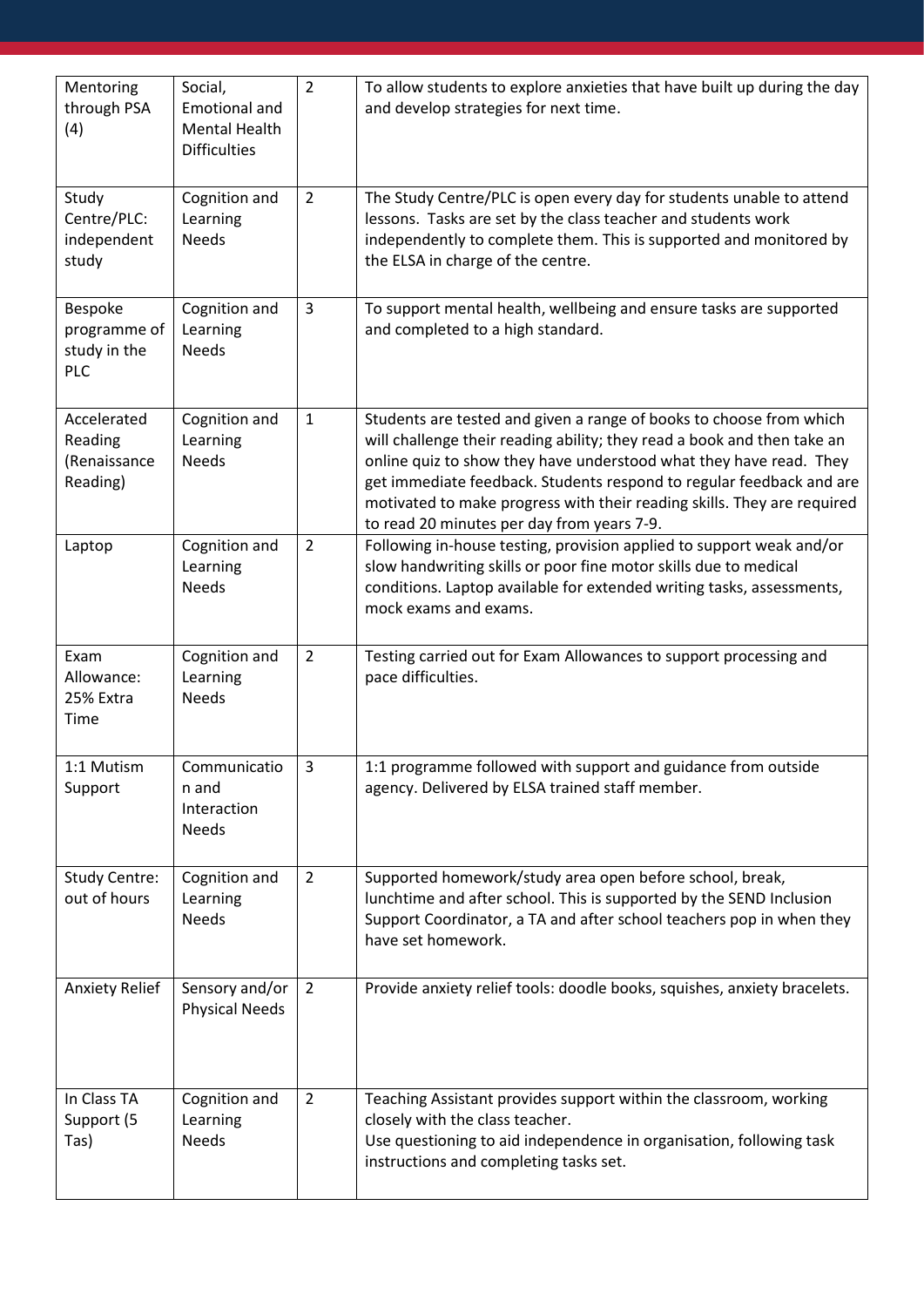| Keyboard<br><b>Skills</b><br>Intervention          | Cognition and<br>Learning<br><b>Needs</b>                                      | $\overline{2}$ | Relieves strain on weak hand muscles and joints.                                                                                                                                                |
|----------------------------------------------------|--------------------------------------------------------------------------------|----------------|-------------------------------------------------------------------------------------------------------------------------------------------------------------------------------------------------|
| <b>Reader Pens</b>                                 | Cognition and<br>Learning<br><b>Needs</b>                                      | $\overline{2}$ | To remove a learning barrier for students with poor reading skills or a<br>slow reading pace. It also supports students with Irlen Syndrome.                                                    |
| <b>IDL Literacy</b>                                | Cognition and<br>Learning<br><b>Needs</b>                                      | $\overline{2}$ | The IDL Intervention is a speaking computer-based multi-sensory<br>system which supports learners with dyslexia and other learning<br>difficulties to increase their reading and spelling ages. |
| Youth Worker                                       | Social,<br><b>Emotional and</b><br><b>Mental Health</b><br><b>Difficulties</b> | $\overline{3}$ | Volunteer Youth Workers support emotional needs of students finding<br>school challenging.                                                                                                      |
| <b>Individual TA</b><br>support:<br>specific needs | Cognition and<br>Learning<br><b>Needs</b>                                      | 3              | One-to-one support within the classroom by a Teaching Assistant for a<br>student with ASD.                                                                                                      |
| Coloured<br>Overlays and<br>Paper                  | Sensory and/or<br><b>Physical Needs</b>                                        | $\overline{2}$ | Coloured overlays, coloured lined paper and coloured exam papers use<br>to support student with Irlen Syndrome.                                                                                 |
| Numbershark                                        | Cognition and<br>Learning<br><b>Needs</b>                                      | $\overline{3}$ | Program designed to improve numeracy. It addresses many of the<br>difficulties which lead students to dislike maths.                                                                            |
| 1:1 Speech &<br>Language<br>Programme              | Communicatio<br>n and<br>Interaction<br><b>Needs</b>                           | $\overline{2}$ | Programme recommended by Speech and Language therapist for<br>students with poor receptive language skills.                                                                                     |
| Specialist<br>pen/pencil                           | Sensory and/or<br><b>Physical Needs</b>                                        | $\overline{2}$ | Pens and pencils to support weak fine motor skills.                                                                                                                                             |
| Counselling<br>Session -<br>Dare2Dream             | Social,<br>Emotional and<br>Mental Health<br><b>Difficulties</b>               | 3              | To support LAC students who are find school challenging.                                                                                                                                        |